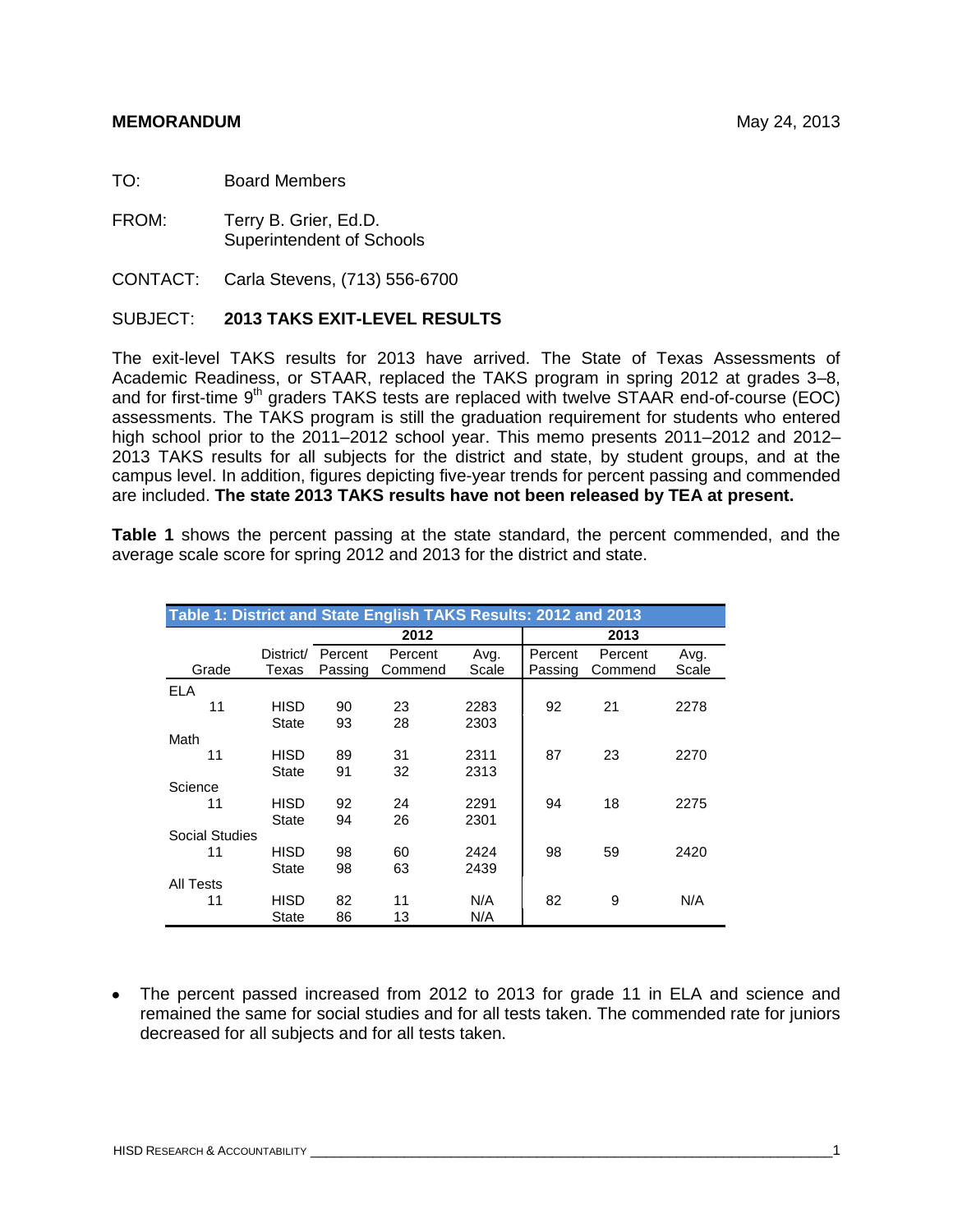**Table 2** shows the percent passed at the state standard, the percent commended, and the average scale score for spring 2012 and 2013 for the district and state on the TAKS-Modified. The TAKS-Alt was not given in spring of 2013 because it was replaced by the STAAR Alternate.

| Table 2: District and State English TAKS-Modified Results: 2012 and 2013<br>2012 |                      |                    |                    |               |                    |                    |               |  |  |  |  |  |  |  |
|----------------------------------------------------------------------------------|----------------------|--------------------|--------------------|---------------|--------------------|--------------------|---------------|--|--|--|--|--|--|--|
|                                                                                  |                      | 2013               |                    |               |                    |                    |               |  |  |  |  |  |  |  |
| Grade                                                                            | District/<br>Texas   | Percent<br>Passing | Percent<br>Commend | Avg.<br>Scale | Percent<br>Passing | Percent<br>Commend | Avg.<br>Scale |  |  |  |  |  |  |  |
| <b>ELA</b>                                                                       |                      |                    |                    |               |                    |                    |               |  |  |  |  |  |  |  |
| 11                                                                               | HISD<br><b>State</b> | 60<br>74           | 5<br>12            | 2139<br>2193  | 72                 | 9                  | 2168          |  |  |  |  |  |  |  |
| Math                                                                             |                      |                    |                    |               |                    |                    |               |  |  |  |  |  |  |  |
| 11                                                                               | HISD                 | 46                 | 2                  | 2094          | 49                 | 3                  | 2109          |  |  |  |  |  |  |  |
|                                                                                  | <b>State</b>         | 61                 | 6                  | 2142          |                    |                    |               |  |  |  |  |  |  |  |
| Science                                                                          |                      |                    |                    |               |                    |                    |               |  |  |  |  |  |  |  |
| 11                                                                               | HISD                 | 37                 | 1                  | 2057          | 41                 | 8                  | 2077          |  |  |  |  |  |  |  |
|                                                                                  | <b>State</b>         | 56                 | 4                  | 2118          |                    |                    |               |  |  |  |  |  |  |  |
| Social Studies                                                                   |                      |                    |                    |               |                    |                    |               |  |  |  |  |  |  |  |
| 11                                                                               | HISD                 | 50                 | 1                  | 2104          | 50                 | 3                  | 2119          |  |  |  |  |  |  |  |
|                                                                                  | <b>State</b>         | 61                 | 4                  | 2138          |                    |                    |               |  |  |  |  |  |  |  |
| All Tests                                                                        |                      |                    |                    |               |                    |                    |               |  |  |  |  |  |  |  |
| 11                                                                               | HISD                 | 27                 | 0                  | N/A           | 35                 | $\overline{2}$     | N/A           |  |  |  |  |  |  |  |
|                                                                                  | <b>State</b>         | 47                 | 3                  | N/A           |                    |                    |               |  |  |  |  |  |  |  |

The percent passed increased or remained the same on the TAKS-Modified for grade 11 in all subjects and for all tests taken from 2012 to 2013. The average scale score increased for all subjects from 2012 to 2013.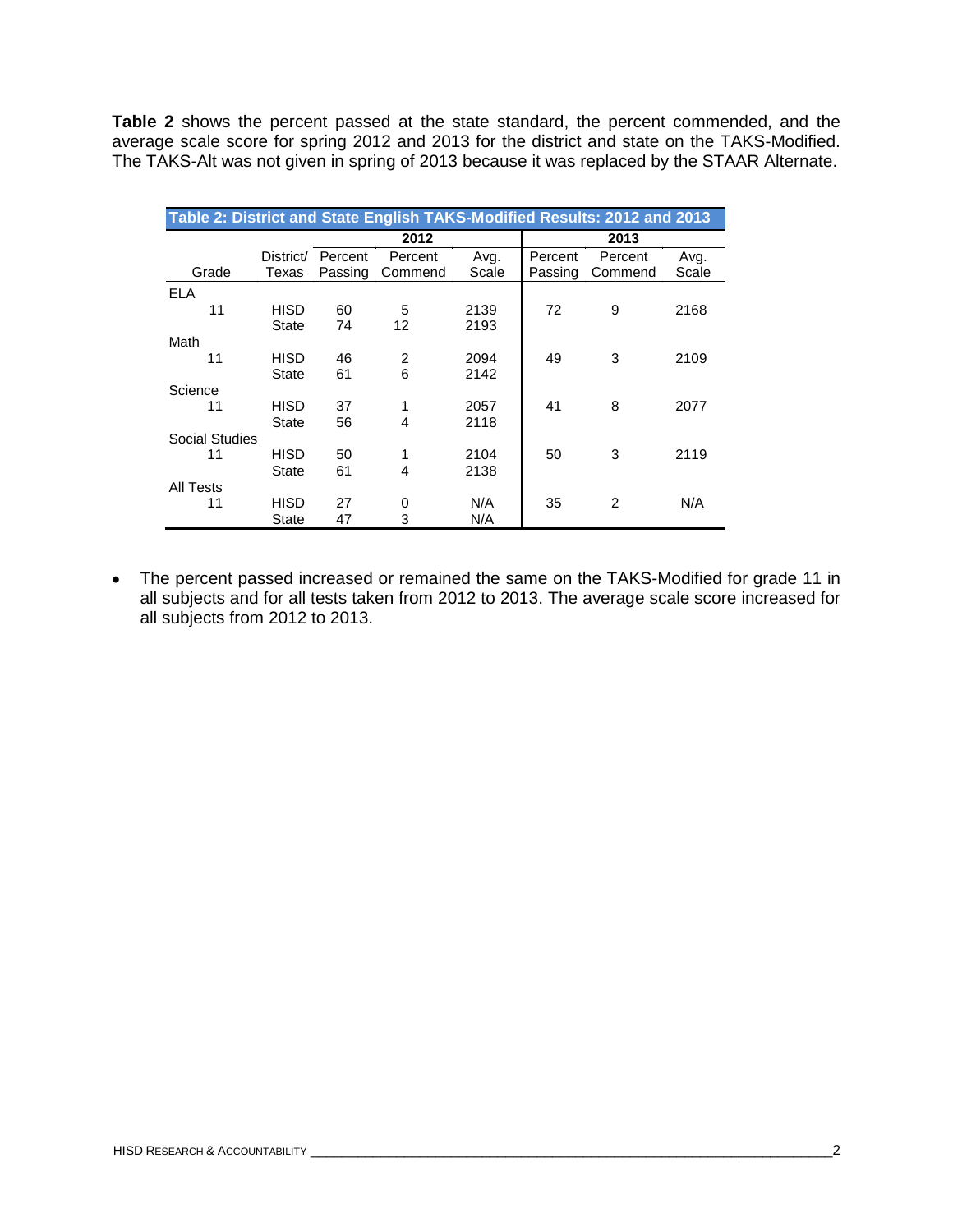**Figure 1** shows the 2009–2013 percent passed by subject for all students in grade 11, and **Figure 2** shows the five-year performance for the percent commended by subject for all students in grade 11.



**Figure 1: HISD TAKS 2013 Exit, Percent Passed (All Students)**



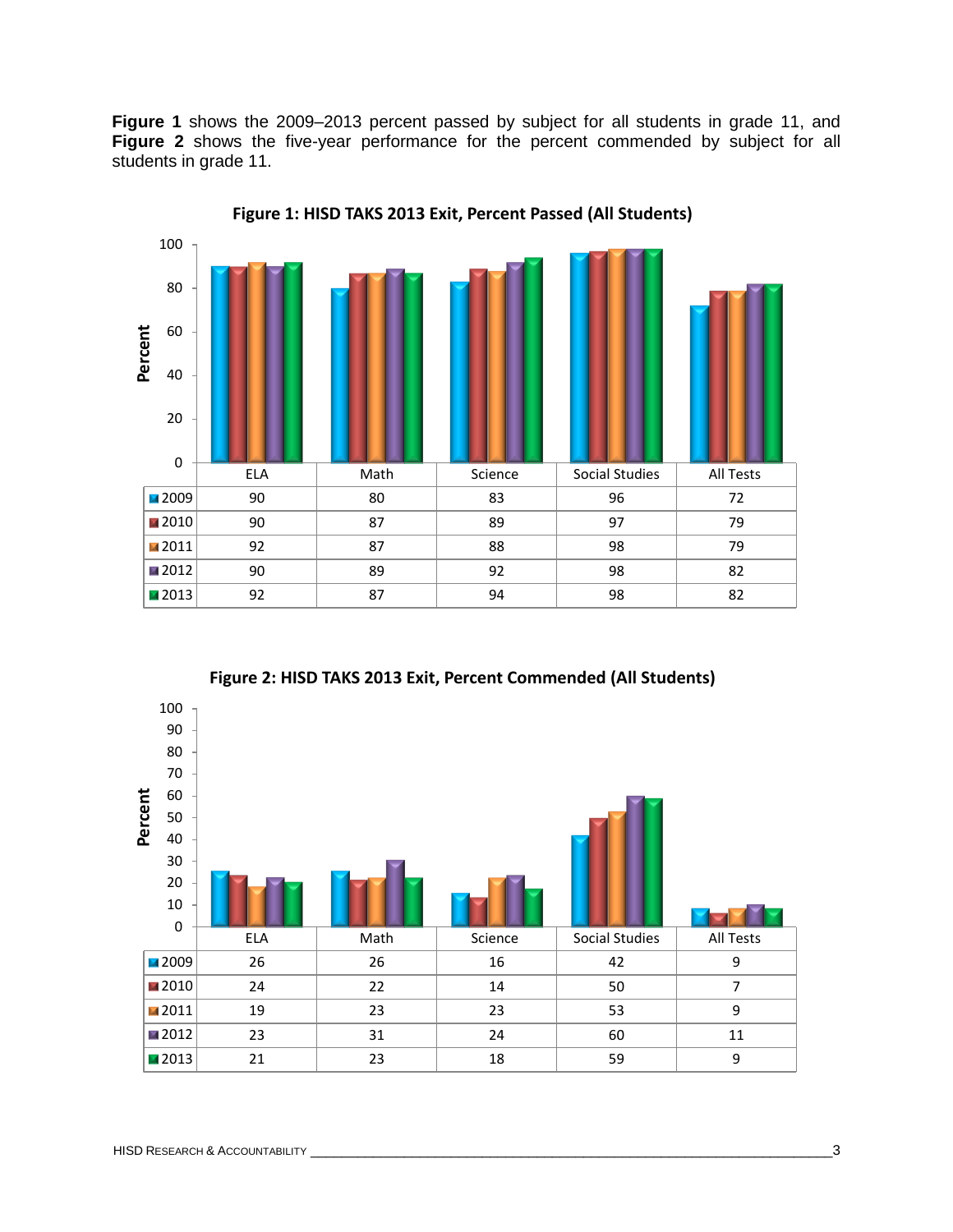|                 | Table 3: TAKS Districtwide Results by Ethnicity, 2012 and 2013 |       |      |                                 |           |                    |                       |                                 |                       |                |      |                                  |  |  |
|-----------------|----------------------------------------------------------------|-------|------|---------------------------------|-----------|--------------------|-----------------------|---------------------------------|-----------------------|----------------|------|----------------------------------|--|--|
|                 |                                                                |       |      | English<br><b>Language Arts</b> |           | <b>Mathematics</b> |                       | <b>Social</b><br><b>Studies</b> |                       | <b>Science</b> |      | <b>All Tests</b><br><b>Taken</b> |  |  |
|                 |                                                                | N     | %    | %                               | $\%$<br>% |                    | $\frac{9}{6}$<br>$\%$ |                                 | $\%$<br>$\frac{9}{6}$ |                | %    | $\frac{9}{6}$                    |  |  |
|                 | Year                                                           | Took* | Pass | Comm                            | Pass      | Comm               | Pass                  | Comm                            | Pass                  | Comm           | Pass | Comm                             |  |  |
| All             | 2013                                                           | 9,621 | 92   | 21                              | 87        | 23                 | 98                    | 59                              | 94                    | 18             | 82   | 9                                |  |  |
| <b>Students</b> | 2012                                                           | 9,912 | 90   | 23                              | 89        | 31                 | 98                    | 60                              | 92                    | 24             | 82   | 11                               |  |  |
| American        | 2013                                                           | 26    | 96   | 8                               | 88        | 16                 | 100                   | 42                              | 88                    | 8              | 77   | $\mathbf 0$                      |  |  |
| Indian          | 2012                                                           | 29    | 79   | $\overline{7}$                  | 81        | 22                 | 100                   | 54                              | 81                    | 22             | 72   | 3                                |  |  |
| Asian           | 2013                                                           | 409   | 92   | 51                              | 93        | 61                 | 98                    | 79                              | 94                    | 52             | 89   | 38                               |  |  |
| American        | 2012                                                           | 406   | 89   | 52                              | 92        | 66                 | 98                    | 78                              | 94                    | 53             | 85   | 41                               |  |  |
| African         | 2013                                                           | 2.441 | 91   | 13                              | 82        | 12                 | 97                    | 49                              | 92                    | 11             | 77   | $\overline{4}$                   |  |  |
| American        | 2012                                                           | 2,699 | 89   | 17                              | 85        | 19                 | 97                    | 53                              | 90                    | 16             | 78   | 6                                |  |  |
| Hispanic        | 2013                                                           | 5,605 | 92   | 18                              | 87        | 21                 | 98                    | 57                              | 94                    | 15             | 82   | 5                                |  |  |
|                 | 2012                                                           | 5,719 | 90   | 19                              | 90        | 29                 | 97                    | 58                              | 93                    | 21             | 82   | 8                                |  |  |
| Hawaiian/       | 2013                                                           | 19    | 89   | 28                              | 72        | 33                 | 89                    | 67                              | 94                    | 22             | 63   | 16                               |  |  |
| Pacific Is.     | 2012                                                           | 24    | 92   | 46                              | 96        | 48                 | 100                   | 83                              | 91                    | 39             | 88   | 25                               |  |  |
| White           | 2013                                                           | 1.030 | 97   | 45                              | 93        | 47                 | 99                    | 82                              | 98                    | 40             | 91   | 25                               |  |  |
|                 | 2012                                                           | 923   | 97   | 51                              | 96        | 58                 | 99                    | 85                              | 98                    | 52             | 93   | 35                               |  |  |
| 2 or More       | 2013                                                           | 70    | 100  | 45                              | 97        | 48                 | 100                   | 84                              | 100                   | 41             | 97   | 29                               |  |  |
| Eth. Gr.        | 2012                                                           | 75    | 99   | 58                              | 90        | 48                 | 97                    | 77                              | 92                    | 41             | 88   | 35                               |  |  |
| Econ            | 2013                                                           | 6,720 | 91   | 16                              | 86        | 18                 | 97                    | 53                              | 93                    | 13             | 80   | 5                                |  |  |
| Disadv.         | 2012                                                           | 7,027 | 89   | 17                              | 88        | 26                 | 97                    | 55                              | 91                    | 19             | 80   | $\overline{7}$                   |  |  |
| <b>ELL</b>      | 2013                                                           | 595   | 46   | 1                               | 55        | 5                  | 83                    | 20                              | 66                    | $\overline{2}$ | 32   | $\Omega$                         |  |  |
|                 | 2012                                                           | 574   | 37   | 1                               | 62        | 9                  | 83                    | 19                              | 65                    | 3              | 30   | 1                                |  |  |
| SWD             | 2013                                                           | 528   | 60   | 1                               | 45        | 3                  | 87                    | 22                              | 68                    | 3              | 33   | $\mathbf 0$                      |  |  |
|                 | 2012                                                           | 572   | 54   | 3                               | 48        | 3                  | 87                    | 18                              | 59                    | 2              | 31   | 1                                |  |  |

**Table 3** shows the 2012 and 2013 TAKS exit-level performance by student group.

\*Number of students for All Tests Taken.

The percent passed on the exit-level TAKS increased or remained the same from 2012 to 2013 in all subjects and on all tests taken for Asian American students. The percent passed on the exit-level TAKS increased or remained the same from 2012 to 2013 in ELA, social studies, science, and on all tests taken for all students, Asian American, African American, Hispanic, White, economically disadvantaged, English language learners (ELL), and students with disabilities (SWD). The percent passed increased for Asian American students in mathematics over the same time.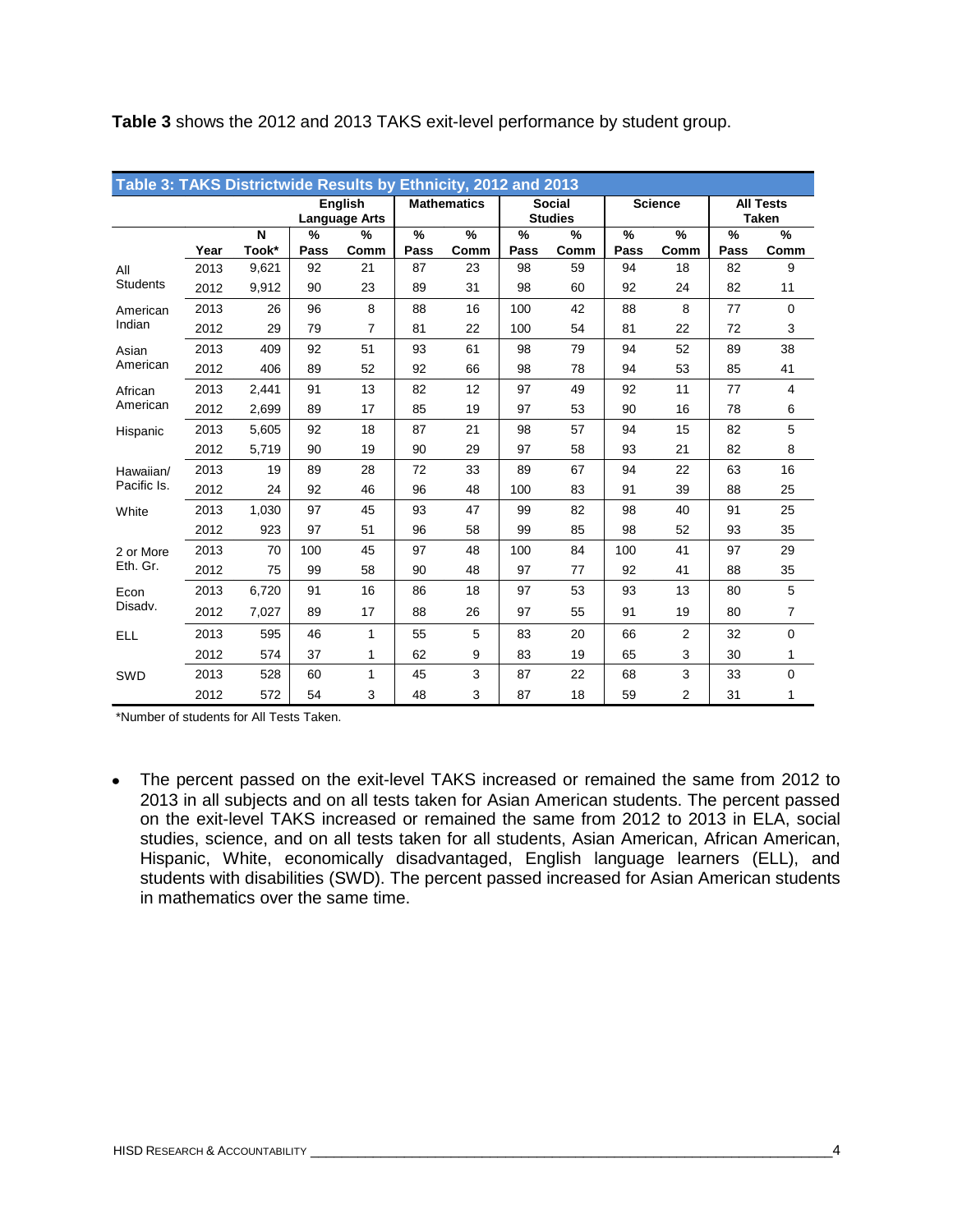**Appendix A** contains campus tables that provide the average scale score, percent passing, and percent commended.

## **Administrative Response**

Looking to the future, the number of TAKS retesters will dwindle. In order to ensure that every student meets graduation testing requirements in the shortest possible time, a set of ongoing supports for improving student outcomes on exit-level retesting include a cross-departmental approach with:

- Curriculum planning guides to assist with focus on standards
- TAKS review materials
- Continuous analysis of data leading to differentiated responses
- Identification of high-yield strategies and high impact standards
- Individualized plans of action for students, in particular, special population students
- Online reading course for ELL students
- Tracking and monitoring of each struggling student
- Training for teachers in using appropriate accommodations

The Curriculum Department has developed curriculum planning guides for teachers and administrators that provide the following:

- Targeted support for school interventions for all tested content areas, including links to released TAKS assessment items and writing prompts by student expectation and TAKS objectives;
- Social Studies TAKS review materials and academic vocabulary flash cards in both English and Spanish;
- Mathematics strategies for differentiating instruction using the graphing calculator and virtual manipulatives;
- Additionally, curriculum managers regularly meet with campus content-area department chairs to analyze TAKS results to inform instruction and develop targeted interventions.

The district curriculum documents for schools maintain a tight focus on the state standards and are designed so that students have multiple opportunities to master key concepts and skills needed on the exit-level TAKS.

In addition, Curriculum managers consult frequently with their Professional Support and Development counterparts and with High School Office personnel on high-yield strategies to support student mastery of the hard-to-learn TAKS standards. This year's summer school training for teachers emphasizes the analysis of student performance data so that summer school instruction can be differentiated to address the individual needs of each student. Summer school curriculum documents for courses assessed by end-of-course tests target the commonly assessed standards with which students struggle.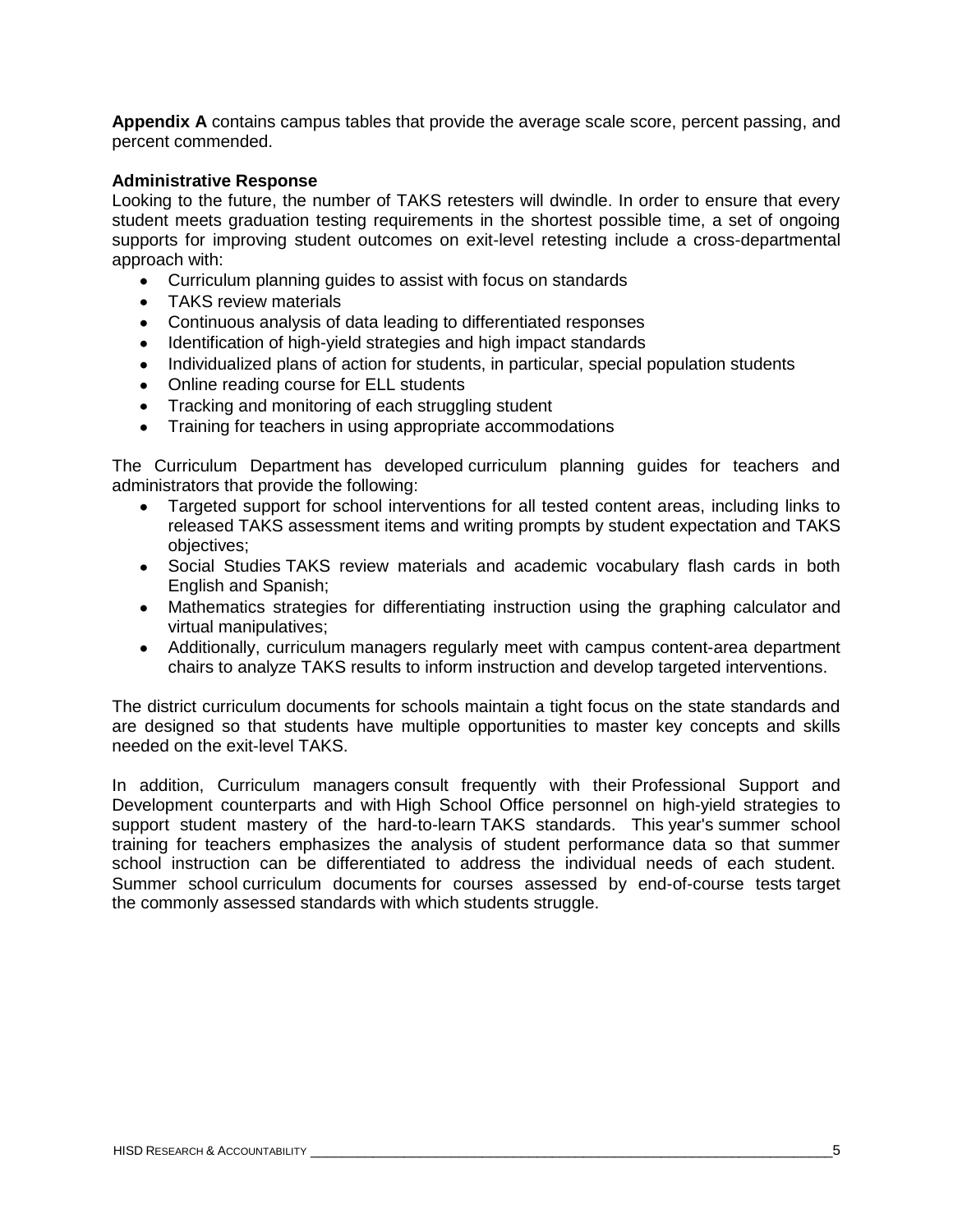Should you have further questions, please contact my office or Carla Stevens in the Department of Research and Accountability at 713-556-6700.

Tung B. Quien TBG

**Attachments** 

cc: Superintendent's Direct Reports Chief School Officers School Support Officers High School Principals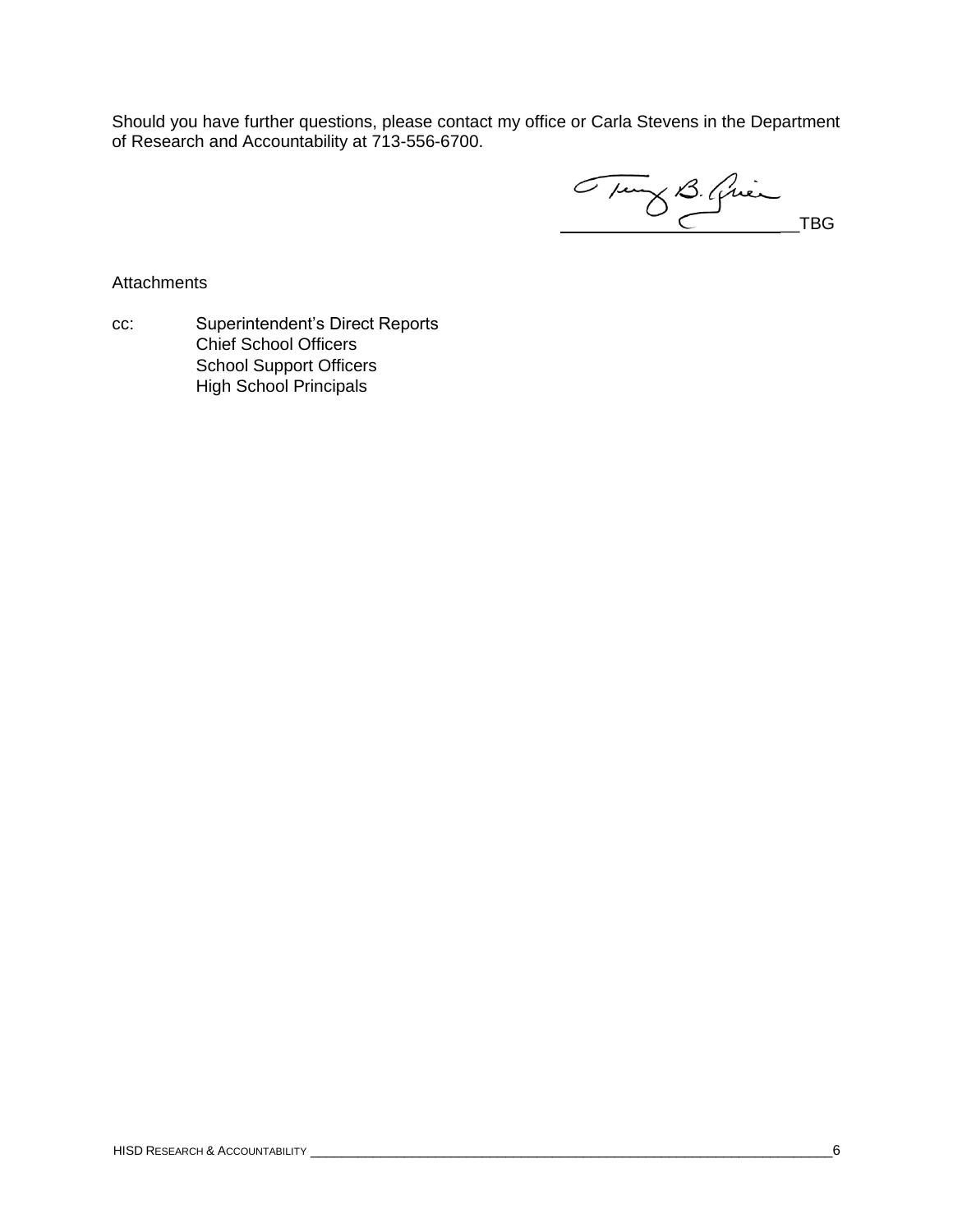| <b>Appendix A: 2013 TAKS Results by Campus</b> |       |      |                              |            |             |                              |                    |                |                              |                       |           |                              |                |                |           |                 |
|------------------------------------------------|-------|------|------------------------------|------------|-------------|------------------------------|--------------------|----------------|------------------------------|-----------------------|-----------|------------------------------|----------------|----------------|-----------|-----------------|
|                                                |       |      |                              | <b>ELA</b> |             |                              | <b>Mathematics</b> |                |                              | <b>Social Studies</b> |           |                              | <b>Science</b> |                |           | All Tests Taken |
| Campus                                         | Grade | Year | <b>Scale</b><br><b>Score</b> | %<br>Pass  | %<br>Comm   | <b>Scale</b><br><b>Score</b> | %<br>Pass          | %<br>Comm      | <b>Scale</b><br><b>Score</b> | %<br>Pass             | %<br>Comm | <b>Scale</b><br><b>Score</b> | %<br>Pass      | %<br>Comm      | %<br>Pass | ℅<br>Comm       |
| Advanced                                       | 11    | 2013 | 2183                         | 83         | 0           | 2109                         | 55                 | 0              | 2222                         | 88                    | 12        | 2170                         | 80             | 2              | 50        | $\Omega$        |
| Virtual Academy                                |       | 2012 | 2099                         | 50         | $\mathbf 0$ | 2051                         | 34                 | $\overline{2}$ | 2163                         | 72                    | 6         | 2085                         | 44             | $\overline{c}$ | 30        | $\mathbf 0$     |
| Austin                                         | 11    | 2013 | 2248                         | 91         | 13          | 2253                         | 88                 | 18             | 2404                         | 97                    | 60        | 2257                         | 93             | 13             | 81        | $\overline{4}$  |
|                                                |       | 2012 | 2246                         | 90         | 12          | 2303                         | 93                 | 29             | 2424                         | 97                    | 62        | 2298                         | 95             | 22             | 85        | 4               |
| <b>Bellaire</b>                                | 11    | 2013 | 2341                         | 95         | 39          | 2351                         | 91                 | 43             | 2498                         | 99                    | 75        | 2325                         | 97             | 33             | 87        | 21              |
|                                                |       | 2012 | 2382                         | 96         | 47          | 2401                         | 91                 | 50             | 2510                         | 98                    | 75        | 2334                         | 95             | 36             | 89        | 29              |
| Carnegie                                       | 11    | 2013 | 2487                         | 100        | 82          | 2537                         | 100                | 83             | 2630                         | 100                   | 100       | 2453                         | 100            | 67             | 100       | 57              |
| Vanguard                                       |       | 2012 | 2486                         | 100        | 79          | 2543                         | 100                | 83             | 2624                         | 100                   | 98        | 2455                         | 100            | 72             | 100       | 55              |
| Challenge                                      | 11    | 2013 | 2383                         | 100        | 56          | 2361                         | 100                | 40             | 2571                         | 100                   | 93        | 2353                         | 99             | 35             | 99        | 9               |
|                                                |       | 2012 | 2413                         | 99         | 53          | 2443                         | 100                | 64             | 2507                         | 100                   | 81        | 2415                         | 100            | 55             | 99        | 35              |
| Chavez                                         | 11    | 2013 | 2245                         | 90         | 13          | 2242                         | 85                 | 16             | 2342                         | 96                    | 40        | 2236                         | 91             | 10             | 78        | $\mathbf{3}$    |
|                                                |       | 2012 | 2259                         | 91         | 15          | 2294                         | 93                 | 25             | 2385                         | 97                    | 55        | 2259                         | 93             | 13             | 85        | 4               |
| Community                                      | 11    | 2013 | $\star$                      | $\star$    | $\star$     | 2002                         | 13                 | 0              | 2223                         | 78                    | 11        | 2135                         | 78             | 0              | 22        | $\mathbf 0$     |
| <b>Services</b>                                |       | 2012 | 2153                         | 60         | $\mathbf 0$ | $\star$                      | $\star$            | $\star$        | $\star$                      | $\star$               | $\star$   | $\star$                      | $\star$        | $\star$        | 50        | $\mathbf 0$     |
| Davis                                          | 11    | 2013 | 2239                         | 90         | 14          | 2185                         | 74                 | 10             | 2316                         | 95                    | 32        | 2205                         | 89             | 6              | 69        | $\mathbf{3}$    |
|                                                |       | 2012 | 2219                         | 83         | 10          | 2230                         | 80                 | 15             | 2325                         | 93                    | 34        | 2215                         | 85             | 9              | 69        | 3               |
|                                                | 11    | 2013 | 2440                         | 99         | 69          | 2554                         | 99                 | 89             | 2665                         | 100                   | 98        | 2492                         | 100            | 79             | 99        | 56              |
| DeBakey                                        |       | 2012 | 2473                         | 100        | 79          | 2647                         | 100                | 99             | 2648                         | 100                   | 100       | 2566                         | 100            | 94             | 100       | 75              |
| East Early                                     | 11    | 2013 | 2380                         | 100        | 55          | 2421                         | 100                | 65             | 2556                         | 100                   | 94        | 2394                         | 100            | 48             | 100       | 28              |
| College                                        |       | 2012 | 2365                         | 99         | 39          | 2463                         | 100                | 69             | 2477                         | 100                   | 79        | 2413                         | 100            | 57             | 99        | 23              |
| Eastwood                                       | 11    | 2013 | 2359                         | 100        | 41          | 2390                         | 99                 | 58             | 2578                         | 100                   | 92        | 2377                         | 100            | 41             | 99        | 21              |
| Academy                                        |       | 2012 | 2355                         | 99         | 39          | 2403                         | 99                 | 50             | 2530                         | 100                   | 92        | 2382                         | 99             | 51             | 98        | 21              |
| Empowerment                                    | 11    | 2013 | 2344                         | 100        | 33          | 2449                         | 100                | 67             | 2411                         | 100                   | 44        | 2353                         | 100            | 22             | 100       | 11              |
|                                                |       | 2012 | 2364                         | 100        | 34          | 2407                         | 100                | 46             | 2456                         | 100                   | 78        | 2399                         | 100            | 54             | 100       | 20              |
| Energ.for                                      | 11    | 2013 | 2231                         | 100        | 10          | 2161                         | 80                 | $\mathbf 0$    | 2304                         | 90                    | 40        | 2228                         | 80             | 10             | 70        | $\mathbf 0$     |
| <b>STEM C</b>                                  |       | 2012 | 2312                         | 97         | 21          | 2325                         | 100                | 24             | 2461                         | 100                   | 93        | 2321                         | 100            | 21             | 97        | 3               |
| Energ.for                                      | 11    | 2013 | 2301                         | 100        | 25          | 2365                         | 100                | 42             | 2716                         | 100                   | 98        | 2401                         | 100            | 46             | 100       | 8               |
| <b>STEM W</b>                                  |       | 2012 | 2274                         | 96         | 18          | 2383                         | 100                | 46             | 2533                         | 100                   | 89        | 2335                         | 100            | 32             | 96        | $\overline{7}$  |
|                                                |       | 2013 | 2270                         | 94         | 16          | 2244                         | 91                 | 16             | 2396                         | 99                    | 54        | 2260                         | 93             | 11             | 86        | 6               |
| Furr                                           | 11    | 2012 | 2212                         | 83         | 6           | 2167                         | 77                 | $\overline{7}$ | 2291                         | 93                    | 20        | 2193                         | 85             | 4              | 64        | $\mathbf{1}$    |

\* FEWER THAN 5 STUDENTS TESTED

HISD RESEARCH & ACCOUNTABILITY\_\_\_\_\_\_\_\_\_\_\_\_\_\_\_\_\_\_\_\_\_\_\_\_\_\_\_\_\_\_\_\_\_\_\_\_\_\_\_\_\_\_\_\_\_\_\_\_\_\_\_\_\_\_\_\_\_\_\_\_\_\_\_\_\_\_\_\_\_\_\_\_\_\_\_\_\_\_\_\_\_\_\_\_\_\_\_\_\_\_\_\_\_\_\_\_\_\_\_\_\_\_\_\_\_\_\_\_\_\_\_\_\_\_\_\_\_\_\_\_\_6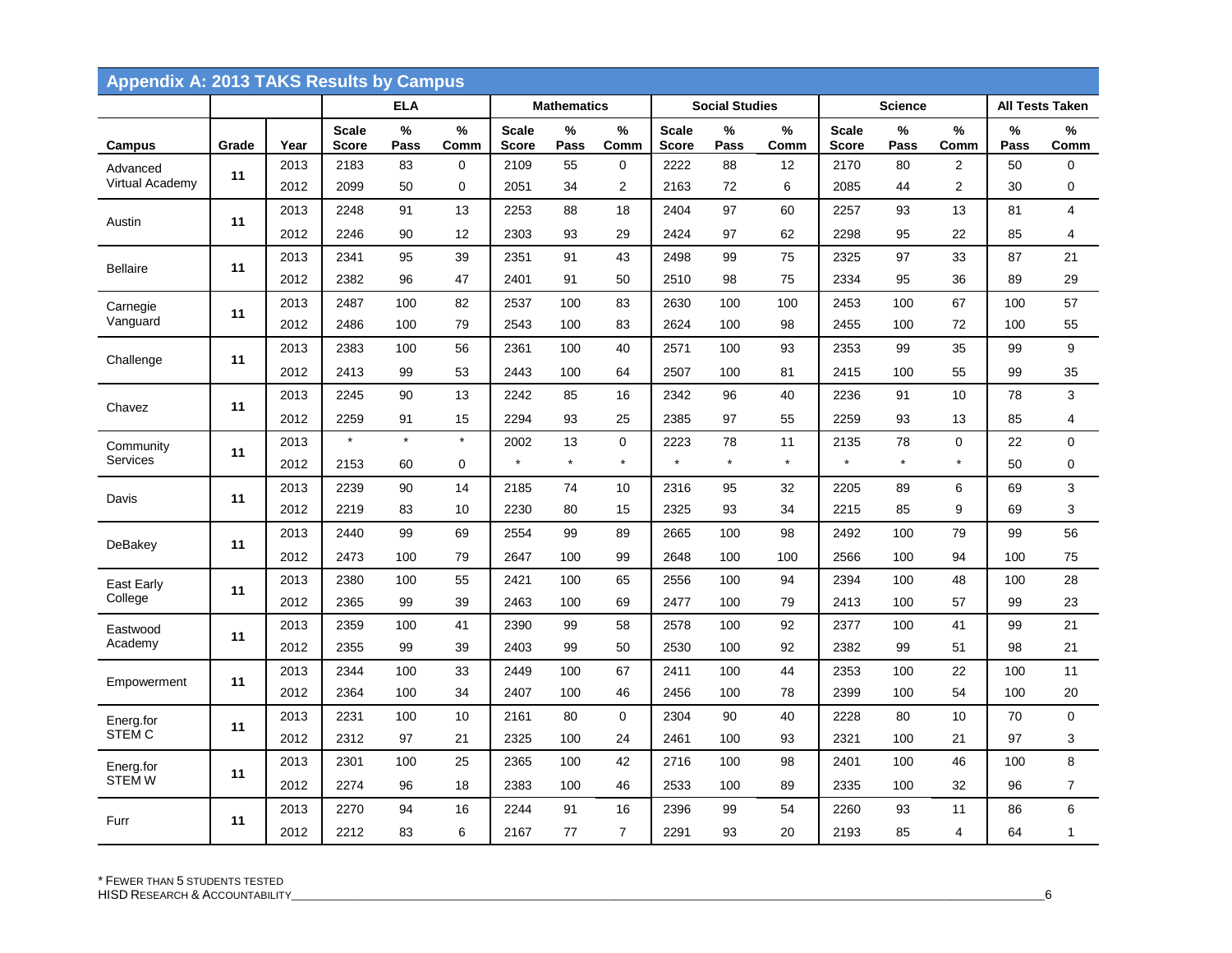|                       | Appendix A: 2013 TAKS Results by Campus |              |                       |            |                |                              |                    |                |                              |                       |             |                              |                |                |           |                         |
|-----------------------|-----------------------------------------|--------------|-----------------------|------------|----------------|------------------------------|--------------------|----------------|------------------------------|-----------------------|-------------|------------------------------|----------------|----------------|-----------|-------------------------|
|                       |                                         |              |                       | <b>ELA</b> |                |                              | <b>Mathematics</b> |                |                              | <b>Social Studies</b> |             |                              | <b>Science</b> |                |           | All Tests Taken         |
| Campus                | Grade                                   | Year         | <b>Scale</b><br>Score | ℅<br>Pass  | %<br>Comm      | <b>Scale</b><br><b>Score</b> | %<br>Pass          | %<br>Comm      | <b>Scale</b><br><b>Score</b> | %<br>Pass             | %<br>Comm   | <b>Scale</b><br><b>Score</b> | $\%$<br>Pass   | %<br>Comm      | %<br>Pass | %<br>Comm               |
| Harper<br>Alternative | 11                                      | 2013<br>2012 | 2041                  | 57         | $\mathbf 0$    | 2002                         | 17                 | $\mathbf 0$    | 2060                         | 20                    | $\mathbf 0$ | 1992                         | 40             | 0              | 22        | 0                       |
|                       |                                         | 2013         | 2150                  | 73         | $\mathbf 0$    | 2052                         | 38                 | $\mathbf 0$    | 2184                         | 86                    | $\mathbf 0$ | 2139                         | 77             | 0              | 32        | $\mathbf 0$             |
| Hope Academy          | 11                                      | 2012         | 2119                  | 59         | 3              | 2020                         | 18                 | $\Omega$       | 2170                         | 73                    | 3           | 2070                         | 42             | 0              | 12        | 0                       |
| Hou. Acad. Int'l      | 11                                      | 2013         | 2340                  | 100        | 34             | 2353                         | 99                 | 41             | 2471                         | 100                   | 81          | 2377                         | 100            | 44             | 99        | 17                      |
| <b>Studies</b>        |                                         | 2012         | 2378                  | 100        | 51             | 2410                         | 100                | 54             | 2494                         | 100                   | 83          | 2363                         | 100            | 37             | 100       | 18                      |
| <b>HSLECJ</b>         | 11                                      | 2013         | 2388                  | 100        | 48             | 2307                         | 98                 | 26             | 2498                         | 100                   | 78          | 2314                         | 100            | 20             | 98        | 10                      |
|                       |                                         | 2012         | 2365                  | 99         | 37             | 2345                         | 98                 | 36             | 2446                         | 99                    | 62          | 2329                         | 98             | 30             | 95        | 14                      |
| <b>HSPVA</b>          | 11                                      | 2013         | 2451                  | 100        | 71             | 2443                         | 100                | 58             | 2575                         | 100                   | 91          | 2385                         | 100            | 45             | 100       | 34                      |
|                       |                                         | 2012         | 2493                  | 100        | 73             | 2443                         | 99                 | 63             | 2565                         | 100                   | 92          | 2414                         | 99             | 58             | 98        | 47                      |
| Houston               | 11                                      | 2013         | 2246                  | 90         | 11             | 2245                         | 88                 | 16             | 2373                         | 98                    | 49          | 2241                         | 95             | $\overline{7}$ | 82        | $\overline{2}$          |
| M, S, T               |                                         | 2012         | 2247                  | 87         | 13             | 2277                         | 86                 | 25             | 2375                         | 96                    | 49          | 2223                         | 86             | 8              | 74        | 3                       |
| Jones                 | 11                                      | 2013         | 2165                  | 78         | $\mathbf{1}$   | 2167                         | 73                 | 9              | 2258                         | 86                    | 21          | 2168                         | 81             | $\mathbf{1}$   | 64        | 0                       |
|                       |                                         | 2012         | 2204                  | 85         | $\overline{7}$ | 2170                         | 67                 | $\overline{7}$ | 2308                         | 96                    | 26          | 2166                         | 80             | 2              | 61        | $\mathbf{2}$            |
| Jordan, Barbara       | 11                                      | 2013         | 2239                  | 93         | 8              | 2266                         | 92                 | 19             | 2360                         | 99                    | 40          | 2254                         | 92             | 11             | 83        | $\overline{\mathbf{c}}$ |
|                       |                                         | 2012         | 2253                  | 92         | 11             | 2345                         | 95                 | 35             | 2450                         | 100                   | 70          | 2312                         | 97             | 22             | 88        | 5                       |
| Kashmere              | 11                                      | 2013         | 2149                  | 74         | 4              | 2145                         | 64                 | 4              | 2335                         | 96                    | 43          | 2176                         | 79             | $\mathbf{1}$   | 59        | $\mathbf 0$             |
|                       |                                         | 2012         | 2206                  | 82         | $\overline{7}$ | 2216                         | 82                 | 10             | 2360                         | 99                    | 40          | 2213                         | 84             | 5              | 69        | $\overline{2}$          |
| Lamar                 | 11                                      | 2013         | 2319                  | 97         | 29             | 2322                         | 95                 | 31             | 2491                         | 99                    | 77          | 2335                         | 99             | 31             | 93        | 14                      |
|                       |                                         | 2012         | 2320                  | 96         | 34             | 2345                         | 96                 | 37             | 2497                         | 100                   | 79          | 2344                         | 97             | 37             | 92        | 17                      |
| Lee                   | 11                                      | 2013         | 2223                  | 84         | 11             | 2211                         | 80                 | 13             | 2336                         | 96                    | 37          | 2221                         | 87             | 8              | 72        | $\overline{2}$          |
|                       |                                         | 2012         | 2222                  | 83         | 11             | 2268                         | 87                 | 25             | 2368                         | 97                    | 47          | 2232                         | 89             | 9              | 74        | 3                       |
| Madison               | 11                                      | 2013         | 2230                  | 88         | 9              | 2221                         | 86                 | 10             | 2400                         | 98                    | 56          | 2238                         | 95             | 9              | 78        | $\overline{c}$          |
|                       |                                         | 2012         | 2238                  | 88         | 11             | 2272                         | 88                 | 20             | 2383                         | 97                    | 53          | 2251                         | 90             | 12             | 78        | 4                       |
| Milby                 | 11                                      | 2013         | 2225                  | 90         | 8              | 2219                         | 82                 | 15             | 2426                         | 97                    | 61          | 2236                         | 94             | 9              | 75        | $\mathbf{1}$            |
|                       |                                         | 2012         | 2234                  | 89         | 8              | 2279                         | 89                 | 22             | 2433                         | 99                    | 63          | 2280                         | 92             | 18             | 82        | 2                       |
| Mt. Carmel            | 11                                      | 2013         | 2304                  | 98         | 24             | 2245                         | 93                 | 14             | 2426                         | 100                   | 64          | 2270                         | 99             | 14             | 92        | $\overline{2}$          |
|                       |                                         | 2012         | 2290                  | 99         | 21             | 2291                         | 94                 | 18             | 2399                         | 100                   | 59          | 2304                         | 97             | 15             | 93        | $\overline{7}$          |
| North Houston         | 11                                      | 2013         | 2334                  | 100        | 36             | 2413                         | 99                 | 60             | 2470                         | 100                   | 80          | 2338                         | 100            | 35             | 99        | 17                      |
| <b>Early College</b>  |                                         | 2012         | 2359                  | 99         | 39             | 2501                         | 100                | 73             | 2529                         | 100                   | 93          | 2414                         | 100            | 52             | 99        | 19                      |

HISD RESEARCH & ACCOUNTABILITY\_\_\_\_\_\_\_\_\_\_\_\_\_\_\_\_\_\_\_\_\_\_\_\_\_\_\_\_\_\_\_\_\_\_\_\_\_\_\_\_\_\_\_\_\_\_\_\_\_\_\_\_\_\_\_\_\_\_\_\_\_\_\_\_\_\_\_\_\_\_\_\_\_\_\_\_\_\_\_\_\_\_\_\_\_\_\_\_\_\_\_\_\_\_\_\_\_\_\_\_\_\_\_\_\_\_\_\_\_\_\_\_\_\_\_\_\_\_\_\_\_7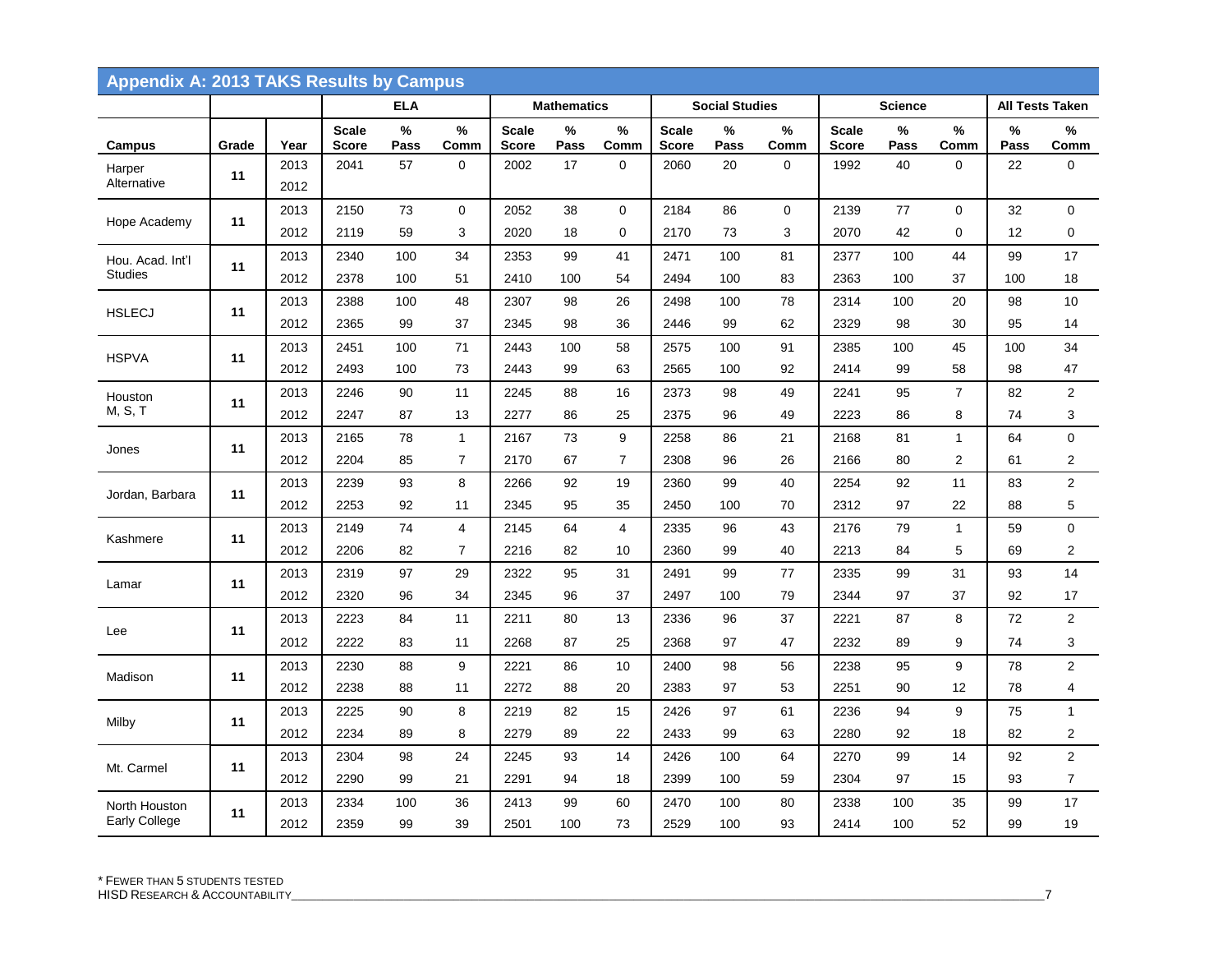| <b>Appendix A: 2013 TAKS Results by Campus</b> |       |              |                              |               |                        |                              |                    |                      |                              |                       |                |                              |                |                     |               |                                        |
|------------------------------------------------|-------|--------------|------------------------------|---------------|------------------------|------------------------------|--------------------|----------------------|------------------------------|-----------------------|----------------|------------------------------|----------------|---------------------|---------------|----------------------------------------|
|                                                |       |              |                              | <b>ELA</b>    |                        |                              | <b>Mathematics</b> |                      |                              | <b>Social Studies</b> |                |                              | <b>Science</b> |                     |               | <b>All Tests Taken</b>                 |
| Campus                                         | Grade | Year         | <b>Scale</b><br><b>Score</b> | $\%$<br>Pass  | $\%$<br>Comm           | <b>Scale</b><br><b>Score</b> | $\%$<br>Pass       | $\%$<br>Comm         | <b>Scale</b><br><b>Score</b> | $\%$<br>Pass          | $\%$<br>Comm   | <b>Scale</b><br><b>Score</b> | $\%$<br>Pass   | $\%$<br>Comm        | $\%$<br>Pass  | $\%$<br>Comm                           |
| Pro-Vision                                     | 11    | 2013<br>2012 | 2141                         | 75            | $\mathbf 0$            | 1996                         | 22                 | $\mathbf 0$          | 2169                         | 78                    | $\mathbf 0$    | 2076                         | 44             | 0                   | 11            | 0                                      |
| <b>REACH</b>                                   | 11    | 2013<br>2012 |                              |               |                        | $\star$                      | $\star$            | $\star$              | 2156                         | 60                    | $\mathbf 0$    | $\star$                      | $\star$        | $\star$             | $\star$       | $\star$                                |
| Reagan                                         | 11    | 2013<br>2012 | 2275<br>2298                 | 97<br>95      | 15<br>22               | 2283<br>2346                 | 92<br>93           | 21<br>38             | 2415<br>2427                 | 100<br>100            | 60<br>65       | 2271<br>2326                 | 97<br>98       | 12<br>32            | 89<br>89      | $\overline{4}$<br>12                   |
| Scarborough                                    | 11    | 2013<br>2012 | 2240<br>2226                 | 90<br>85      | 14<br>10               | 2188<br>2233                 | 78<br>79           | 12<br>17             | 2301<br>2330                 | 93<br>94              | 26<br>34       | 2222<br>2223                 | 90<br>84       | 10<br>9             | 71<br>68      | $\overline{2}$<br>3                    |
| Sharpstown                                     | 11    | 2013<br>2012 | 2201<br>2259                 | 82<br>90      | 6<br>16                | 2218<br>2279                 | 77<br>85           | 17<br>26             | 2330<br>2385                 | 90<br>97              | 38<br>48       | 2242<br>2262                 | 89<br>90       | 13<br>20            | 70<br>79      | $\overline{2}$<br>9                    |
| Sharpstown<br>International                    | 11    | 2013<br>2012 | 2284<br>2300                 | 93<br>94      | 21<br>24               | 2240<br>2309                 | 91<br>92           | 10<br>25             | 2459<br>2439                 | 99<br>100             | 65<br>73       | 2274<br>2306                 | 95<br>96       | 14<br>28            | 87<br>88      | $\overline{\mathbf{4}}$<br>9           |
| Sterling                                       | 11    | 2013<br>2012 | 2218<br>2201                 | 90<br>79      | 6<br>$\overline{7}$    | 2196<br>2220                 | 85<br>87           | $\overline{4}$<br>6  | 2320<br>2357                 | 97<br>98              | 30<br>35       | 2200<br>2222                 | 88<br>85       | $\mathbf{1}$<br>9   | 75<br>68      | $\mathbf{1}$<br>$\mathbf{1}$           |
| Texas<br>Connections                           | 11    | 2013<br>2012 | 2283                         | 97            | 22                     | 2195                         | 72                 | 14                   | 2379                         | 98                    | 48             | 2252                         | 94             | 12                  | 73            | $\overline{7}$                         |
| Vision Academy                                 | 11    | 2013<br>2012 | 2180<br>$\star$              | 86<br>$\star$ | $\mathbf 0$<br>$\star$ | 2076                         | 36                 | $\mathbf 0$          | 2259                         | 93                    | $\overline{7}$ | 2173                         | 93             | 0                   | 36<br>$\star$ | $\mathbf 0$<br>$\star$                 |
| Waltrip                                        | 11    | 2013<br>2012 | 2280<br>2284                 | 97<br>94      | 17<br>21               | 2232<br>2295                 | 89<br>94           | 11<br>24             | 2408<br>2415                 | 98<br>99              | 55<br>59       | 2255<br>2288                 | 95<br>96       | 12<br>18            | 85<br>88      | 5<br>$\overline{7}$                    |
| Washington                                     | 11    | 2013<br>2012 | 2248<br>2240                 | 94<br>87      | 14<br>12               | 2257<br>2235                 | 87<br>79           | 22<br>21             | 2384<br>2363                 | 99<br>97              | 53<br>44       | 2277<br>2239                 | 96<br>88       | 19<br>14            | 84<br>71      | 6<br>6                                 |
| Westbury                                       | 11    | 2013<br>2012 | 2223<br>2226                 | 85<br>82      | 11<br>15               | 2181<br>2230                 | 76<br>83           | $\overline{7}$<br>16 | 2341<br>2364                 | 96<br>96              | 41<br>44       | 2225<br>2246                 | 90<br>88       | 6<br>17             | 71<br>73      | $\boldsymbol{2}$<br>6                  |
| Westside                                       | 11    | 2013<br>2012 | 2301<br>2311                 | 95<br>95      | 24<br>30               | 2292<br>2331                 | 88<br>91           | 27<br>36             | 2464<br>2463                 | 99<br>99              | 72<br>72       | 2293<br>2311                 | 97<br>97       | 20<br>29            | 86<br>88      | 9<br>15                                |
| Wheatley                                       | 11    | 2013<br>2012 | 2190<br>2216                 | 80<br>84      | 3<br>9                 | 2159<br>2258                 | 71<br>86           | 5<br>17              | 2254<br>2342                 | 91<br>95              | 20<br>45       | 2169<br>2281                 | 78<br>91       | 4<br>24             | 62<br>74      | $\mathbf{1}$<br>$\mathbf{1}$           |
| Worthing                                       | 11    | 2013<br>2012 | 2184<br>2212                 | 81<br>83      | 6<br>$\overline{7}$    | 2117<br>2228                 | 54<br>80           | 3<br>13              | 2290<br>2408                 | 97<br>99              | 29<br>57       | 2172<br>2213                 | 74<br>89       | 5<br>$\overline{7}$ | 45<br>69      | $\mathbf 0$<br>$\overline{\mathbf{c}}$ |

\* FEWER THAN 5 STUDENTS TESTED

HISD RESEARCH & ACCOUNTABILITY\_\_\_\_\_\_\_\_\_\_\_\_\_\_\_\_\_\_\_\_\_\_\_\_\_\_\_\_\_\_\_\_\_\_\_\_\_\_\_\_\_\_\_\_\_\_\_\_\_\_\_\_\_\_\_\_\_\_\_\_\_\_\_\_\_\_\_\_\_\_\_\_\_\_\_\_\_\_\_\_\_\_\_\_\_\_\_\_\_\_\_\_\_\_\_\_\_\_\_\_\_\_\_\_\_\_\_\_\_\_\_\_\_\_\_\_\_\_\_\_\_8